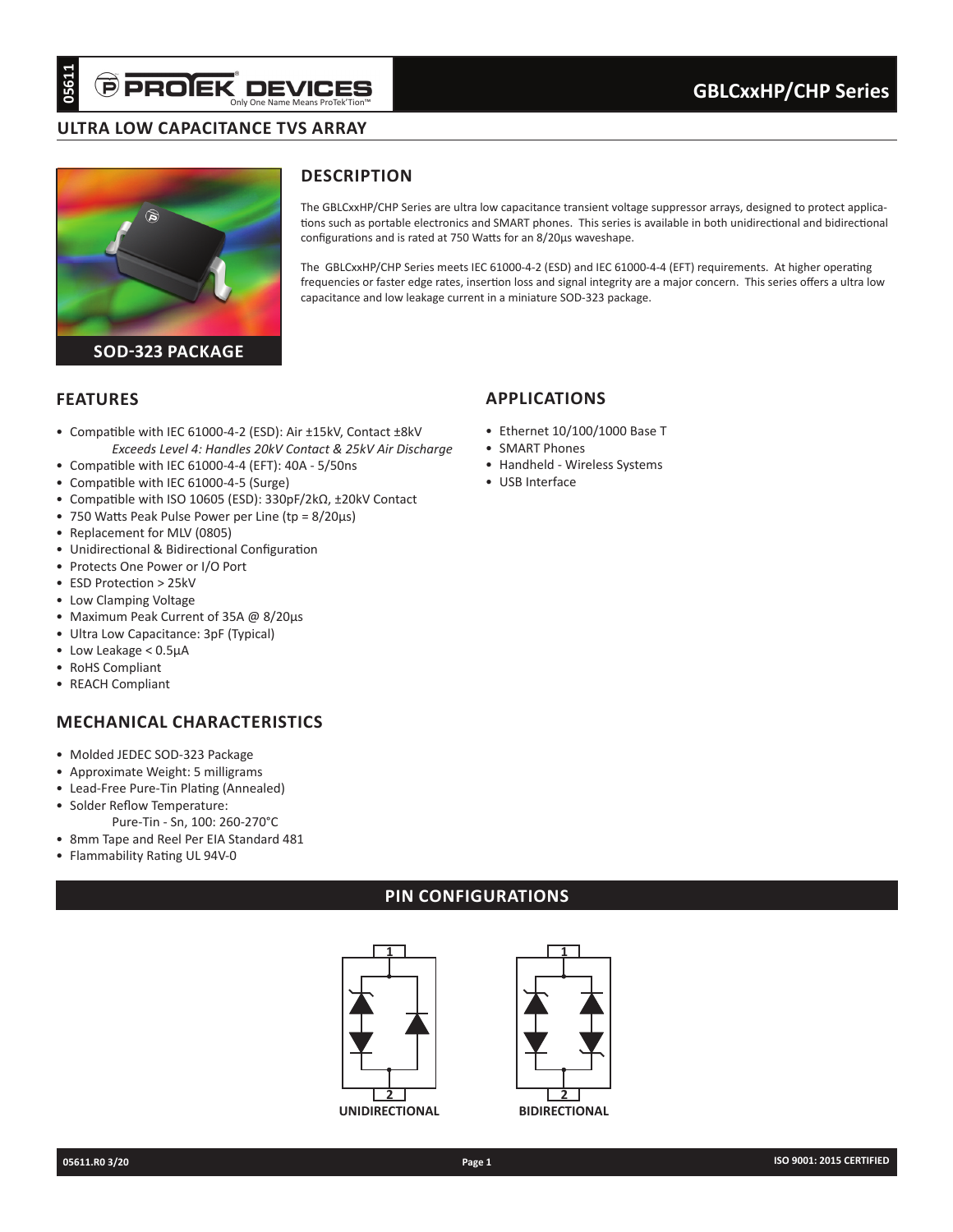# **typical device characteristics**

| MAXIMUM RATINGS @ 25°C Unless Otherwise Specified    |                |                |              |  |  |  |  |
|------------------------------------------------------|----------------|----------------|--------------|--|--|--|--|
| <b>PARAMETER</b>                                     | <b>SYMBOL</b>  | <b>VALUE</b>   | <b>UNITS</b> |  |  |  |  |
| Peak Pulse Power ( $tp = 8/20\mu s$ ) - See Figure 1 | P<br><b>DD</b> | 750            | Watts        |  |  |  |  |
| <b>Operating Temperature</b>                         |                | $-55$ to $150$ | $\sim$       |  |  |  |  |
| Storage Temperature                                  | ' STG          | $-55$ to $150$ | $\sim$       |  |  |  |  |

| ELECTRICAL CHARACTERISTICS PER LINE @ 25°C Unless Otherwise Specified |                                 |                                                    |                                                               |                                                                                       |           |                         |                                                                        |                                                   |  |
|-----------------------------------------------------------------------|---------------------------------|----------------------------------------------------|---------------------------------------------------------------|---------------------------------------------------------------------------------------|-----------|-------------------------|------------------------------------------------------------------------|---------------------------------------------------|--|
| <b>PART</b><br><b>NUMBER</b>                                          | <b>DEVICE</b><br><b>MARKING</b> | <b>RATED</b><br><b>STAND-OFF</b><br><b>VOLTAGE</b> | <b>MINIMUM</b><br><b>BREAKDOWN</b><br><b>VOLTAGE</b><br>@ 1mA | <b>MAXIMUM</b><br><b>CLAMPING</b><br><b>VOLTAGE</b><br>(Fig. 2)<br>V,<br><b>VOLTS</b> |           |                         | <b>MAXIMUM</b><br><b>LEAKAGE</b><br><b>CURRENT</b><br>$\omega_{\rm W}$ | <b>TYPICAL</b><br><b>CAPACITANCE</b><br>@0V, 1MHz |  |
|                                                                       |                                 | $V_{WM}$<br><b>VOLTS</b>                           | $V_{(BR)}$<br><b>VOLTS</b>                                    | IP<br>@1A                                                                             | <b>IP</b> | <b>IP</b><br> @24A @35A | $\mathbf{D}$<br>$\mu A$                                                | pF                                                |  |
| GBLC03HP                                                              | 3HP                             | 3.3                                                | 4.0                                                           | 9.5                                                                                   | 17.0      | 21.5                    | 0.5                                                                    | 3                                                 |  |
| GBLC03CHP                                                             | 3CP                             | 3.3                                                | 4.0                                                           | 9.5                                                                                   | 17.0      | 21.5                    | 0.5                                                                    | 3                                                 |  |
| GBLC05HP                                                              | 5HP                             | 5.0                                                | 6.0                                                           | 10.5                                                                                  | 19.0      | 23.0                    | 0.5                                                                    | 3                                                 |  |
| GBLC05CHP                                                             | 5CP                             | 5.0                                                | 6.0                                                           | 10.5                                                                                  | 19.0      | 23.0                    | 0.5                                                                    | 3                                                 |  |

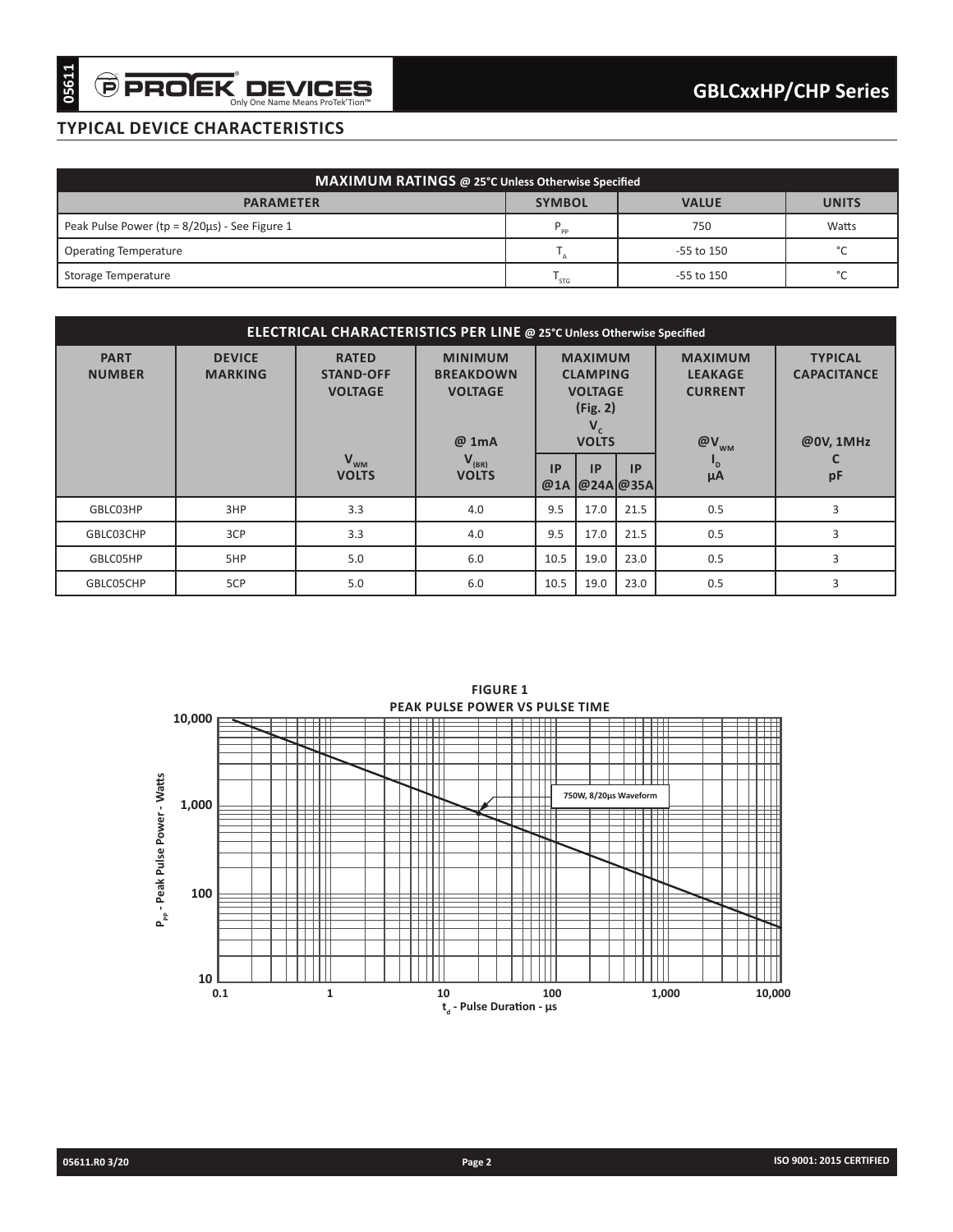# $\widehat{\boldsymbol{\Theta}}$  PROIEK $\operatorname*{D}\textbf{EVICES}_{\textbf{Only One Name Mean ProtekTion"}}$

# **typical device characteristics**



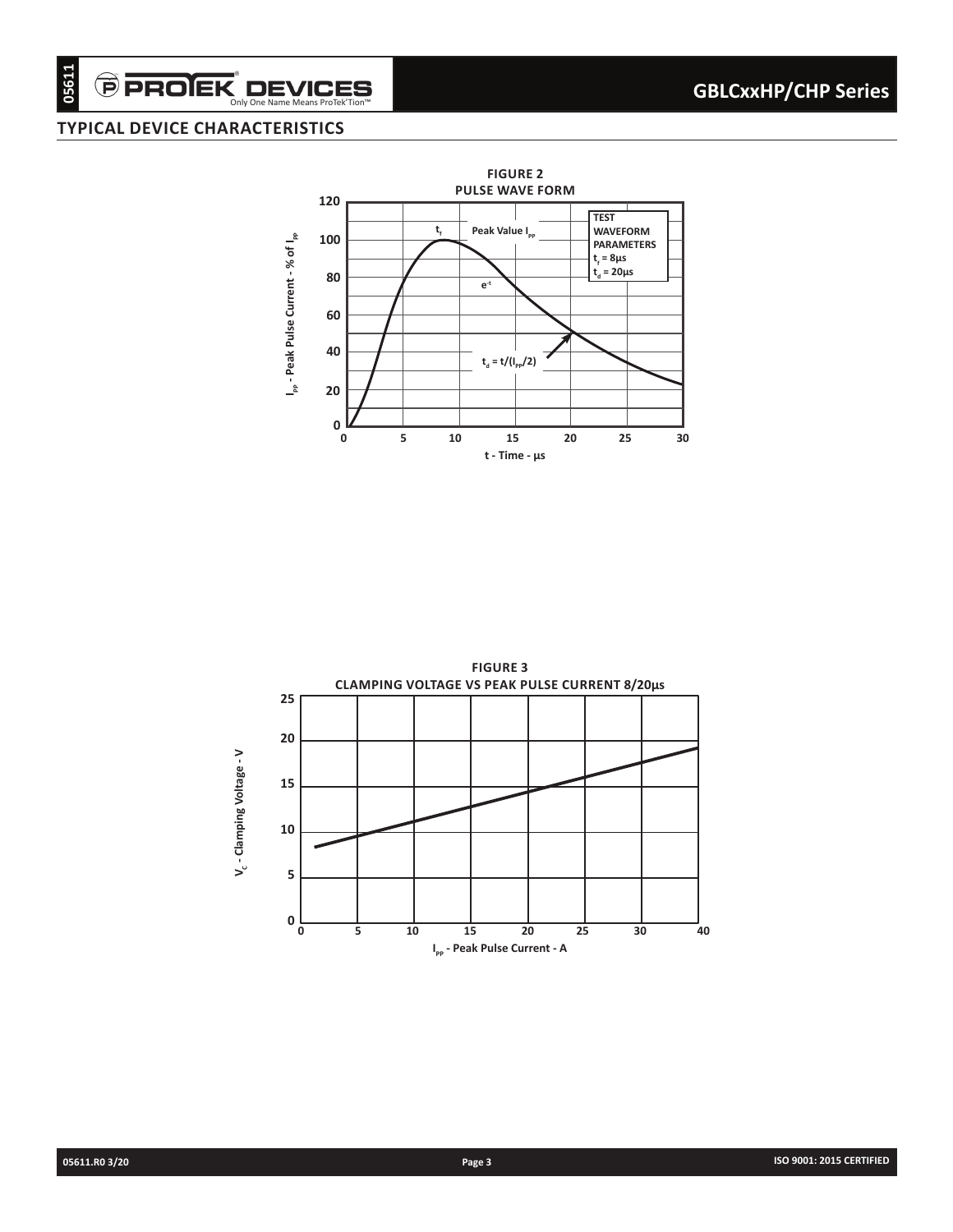# $\widehat{\boldsymbol{\Theta}}$  PROIEK $\mathop{\text{DEWIES}}\limits^\circ$  DEVICES **typical device characteristics**



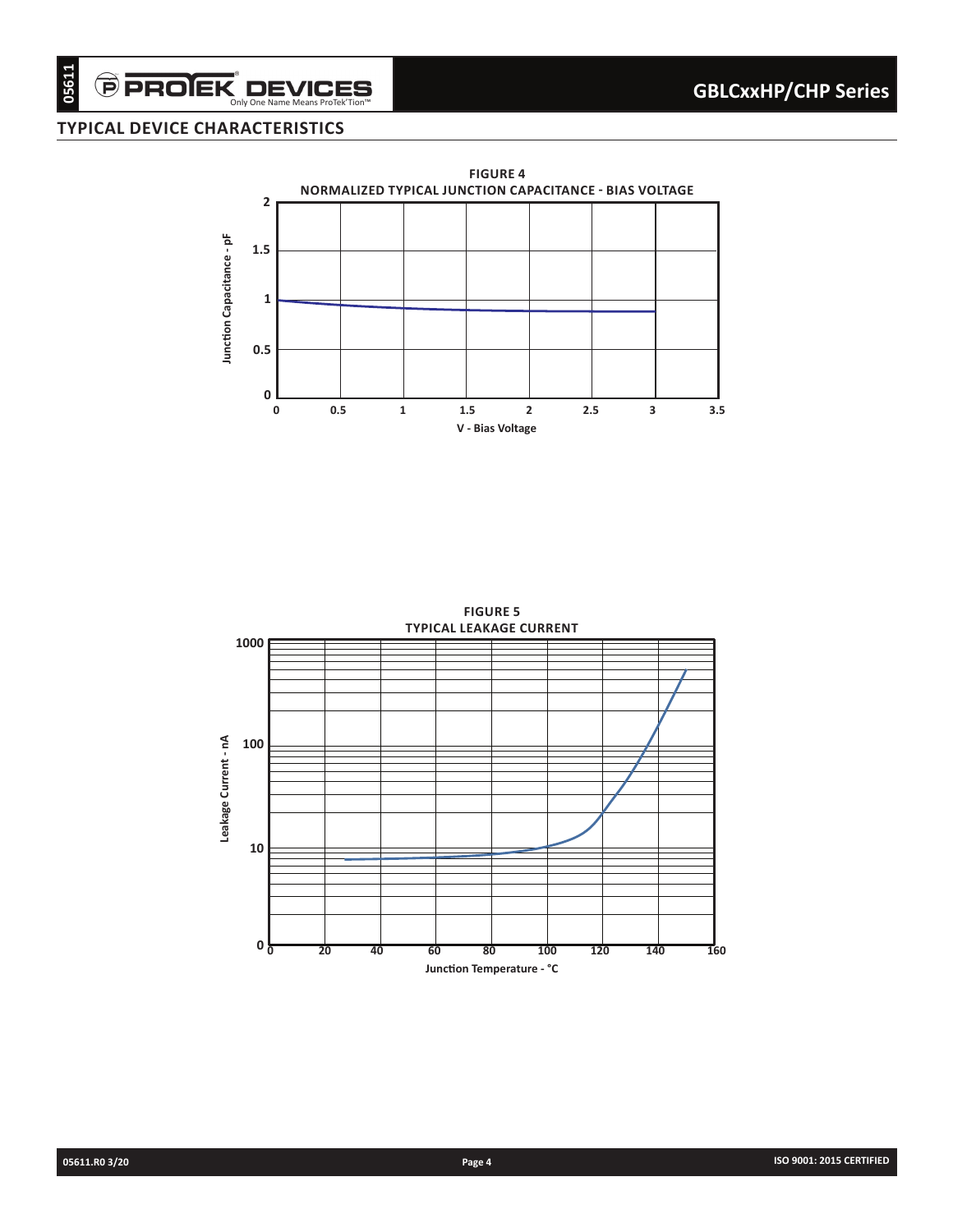# **SOD-323 package information**

| <b>OUTLINE DIMENSIONS</b><br><b>MILLIMETERS</b><br><b>INCHES</b><br><b>DIM</b><br><b>MIN</b><br><b>MAX</b><br><b>MIN</b><br><b>MAX</b><br>1.60<br>1.90<br>0.063<br>0.075<br>1.15<br>1.45<br>0.045<br>0.057<br>2.70<br>2.39<br>0.106<br>0.094<br>0.80<br>1.10<br>0.031<br>0.043<br>0.25<br>0.40<br>0.010<br>0.016<br>0.10<br>0.20<br>0.004<br>0.008<br>0.10<br>0.004<br>$\overline{\phantom{a}}$<br>$\blacksquare$<br>0.20<br>0.008<br>-<br>- | 1. Controlling dimension: millimeters.<br>2. Dimensioning and tolerances per ANSI Y14.5M, 1985.<br>3. Dimensions are exclusive of mold flash and metal burrs.<br><b>PAD LAYOUT DIMENSIONS</b> |
|----------------------------------------------------------------------------------------------------------------------------------------------------------------------------------------------------------------------------------------------------------------------------------------------------------------------------------------------------------------------------------------------------------------------------------------------|-----------------------------------------------------------------------------------------------------------------------------------------------------------------------------------------------|
|                                                                                                                                                                                                                                                                                                                                                                                                                                              |                                                                                                                                                                                               |
|                                                                                                                                                                                                                                                                                                                                                                                                                                              |                                                                                                                                                                                               |
|                                                                                                                                                                                                                                                                                                                                                                                                                                              |                                                                                                                                                                                               |
|                                                                                                                                                                                                                                                                                                                                                                                                                                              |                                                                                                                                                                                               |
|                                                                                                                                                                                                                                                                                                                                                                                                                                              |                                                                                                                                                                                               |
|                                                                                                                                                                                                                                                                                                                                                                                                                                              |                                                                                                                                                                                               |
|                                                                                                                                                                                                                                                                                                                                                                                                                                              |                                                                                                                                                                                               |
|                                                                                                                                                                                                                                                                                                                                                                                                                                              |                                                                                                                                                                                               |
|                                                                                                                                                                                                                                                                                                                                                                                                                                              |                                                                                                                                                                                               |
|                                                                                                                                                                                                                                                                                                                                                                                                                                              |                                                                                                                                                                                               |
|                                                                                                                                                                                                                                                                                                                                                                                                                                              |                                                                                                                                                                                               |
|                                                                                                                                                                                                                                                                                                                                                                                                                                              | <b>INCHES</b>                                                                                                                                                                                 |
| <b>MILLIMETERS</b>                                                                                                                                                                                                                                                                                                                                                                                                                           | <b>MAX</b><br><b>MIN</b>                                                                                                                                                                      |
| <b>DIM</b><br><b>MAX</b><br><b>MIN</b>                                                                                                                                                                                                                                                                                                                                                                                                       | 3.12<br>0.113                                                                                                                                                                                 |
| 0.123<br>2.87                                                                                                                                                                                                                                                                                                                                                                                                                                | 0.91<br>0.026                                                                                                                                                                                 |
| 0.66<br>0.036                                                                                                                                                                                                                                                                                                                                                                                                                                | 0.026<br>0.66<br>0.91<br>0.036                                                                                                                                                                |
|                                                                                                                                                                                                                                                                                                                                                                                                                                              |                                                                                                                                                                                               |
|                                                                                                                                                                                                                                                                                                                                                                                                                                              |                                                                                                                                                                                               |
|                                                                                                                                                                                                                                                                                                                                                                                                                                              |                                                                                                                                                                                               |
|                                                                                                                                                                                                                                                                                                                                                                                                                                              |                                                                                                                                                                                               |
|                                                                                                                                                                                                                                                                                                                                                                                                                                              |                                                                                                                                                                                               |

#### **NOTES**





| <b>PAD LAYOUT DIMENSIONS</b>                           |            |                    |               |            |  |  |  |  |
|--------------------------------------------------------|------------|--------------------|---------------|------------|--|--|--|--|
| <b>DIM</b>                                             |            | <b>MILLIMETERS</b> | <b>INCHES</b> |            |  |  |  |  |
|                                                        | <b>MIN</b> | <b>MAX</b>         | <b>MIN</b>    | <b>MAX</b> |  |  |  |  |
| Α                                                      | 2.87       | 3.12               | 0.113         | 0.123      |  |  |  |  |
| B                                                      | 0.66       | 0.91               | 0.026         | 0.036      |  |  |  |  |
| 0.91<br>C<br>0.66<br>0.026<br>0.036                    |            |                    |               |            |  |  |  |  |
| <b>NOTES</b><br>1. Controlling dimension: millimeters. |            |                    |               |            |  |  |  |  |

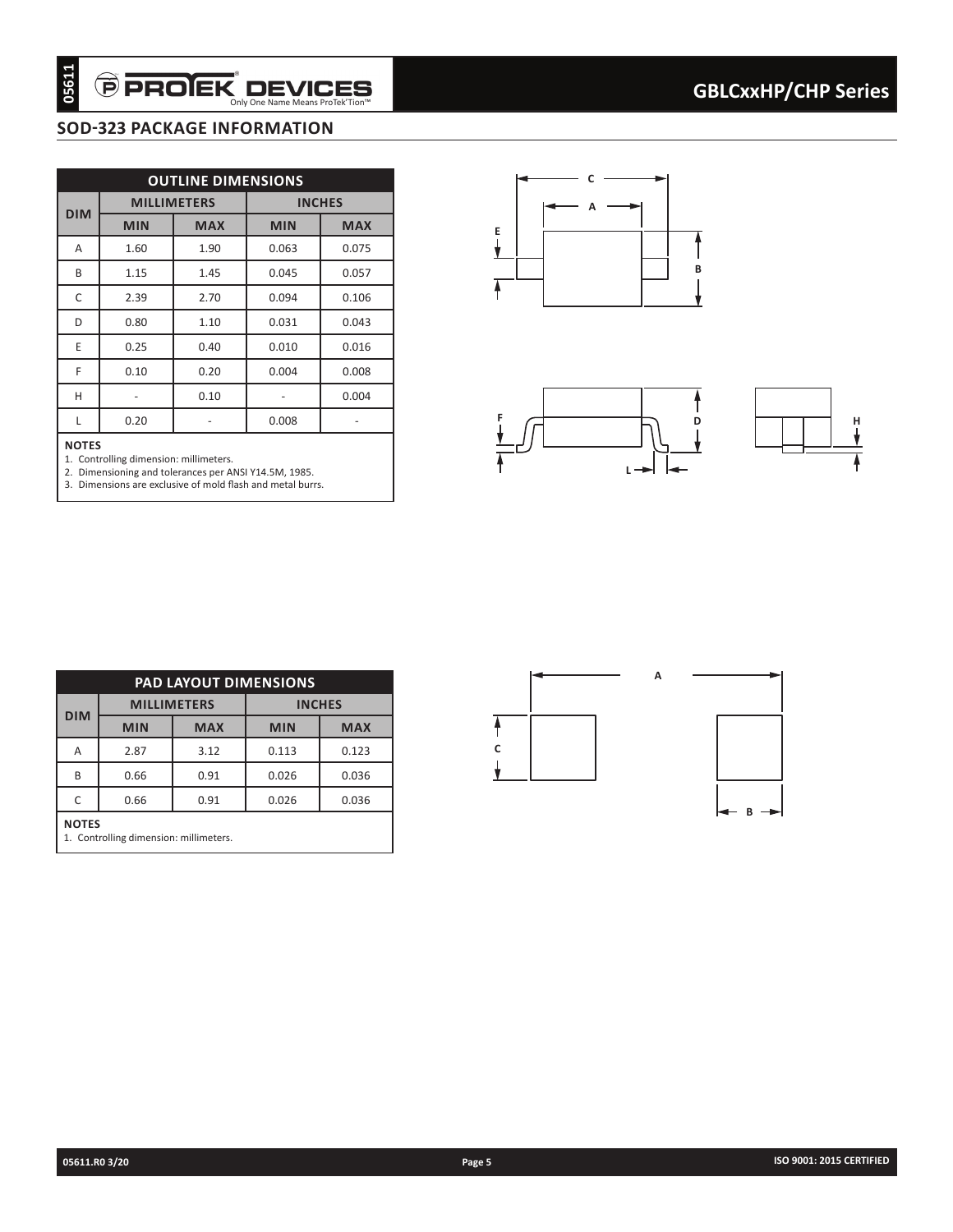### **TAPE AND REEL**



| <b>SPECIFICATIONS</b>                                   |                             |                                                                                                                                                                 |                |                |   |  |  |  |                |                |  |      |
|---------------------------------------------------------|-----------------------------|-----------------------------------------------------------------------------------------------------------------------------------------------------------------|----------------|----------------|---|--|--|--|----------------|----------------|--|------|
| <b>REEL DIA.</b>                                        | <b>TAPE</b><br><b>WIDTH</b> | A <sub>0</sub>                                                                                                                                                  | B <sub>0</sub> | K <sub>0</sub> | D |  |  |  | P <sub>0</sub> | P <sub>2</sub> |  | tmax |
| 178mm (7")                                              | 8 <sub>mm</sub>             | $1.55 \pm 0.10$ $2.90 \pm 0.10$ $1.35 \pm 0.10$ $1.50 \pm 0.10$ $1.75 \pm 0.10$ $3.50 \pm 0.05$ $8.00 \pm 0.30$ $4.00 \pm 0.10$ $2.00 \pm 0.05$ $4.00 \pm 0.10$ |                |                |   |  |  |  |                |                |  | 0.25 |
| <b>NOTES</b><br>4. Discoverience and in additionations. |                             |                                                                                                                                                                 |                |                |   |  |  |  |                |                |  |      |

1. Dimensions are in millimeters. 2. Surface mount product is taped and reeled in accordance with EIA-481.

3. Suffix - T73 = 7" Reel - 3,000 pieces per 8mm tape.

4. Marking on Part - marking code (see page 2), polarity band (Unidirectional Only).

| <b>ORDERING INFORMATION</b>                                 |                                                                                                 |        |       |    |     |  |  |  |
|-------------------------------------------------------------|-------------------------------------------------------------------------------------------------|--------|-------|----|-----|--|--|--|
| <b>BASE PART NUMBER</b><br>$(xx = Voltage)$                 | QTY/REEL<br><b>LEADFREE SUFFIX</b><br><b>TAPE SUFFIX</b><br><b>REEL SIZE</b><br><b>TUBE QTY</b> |        |       |    |     |  |  |  |
| GBLCxxHP/GBLCxxCHP                                          | n/a                                                                                             | $-T73$ | 3,000 | フ" | n/a |  |  |  |
| This device is only available in a Lead-Free configuration. |                                                                                                 |        |       |    |     |  |  |  |